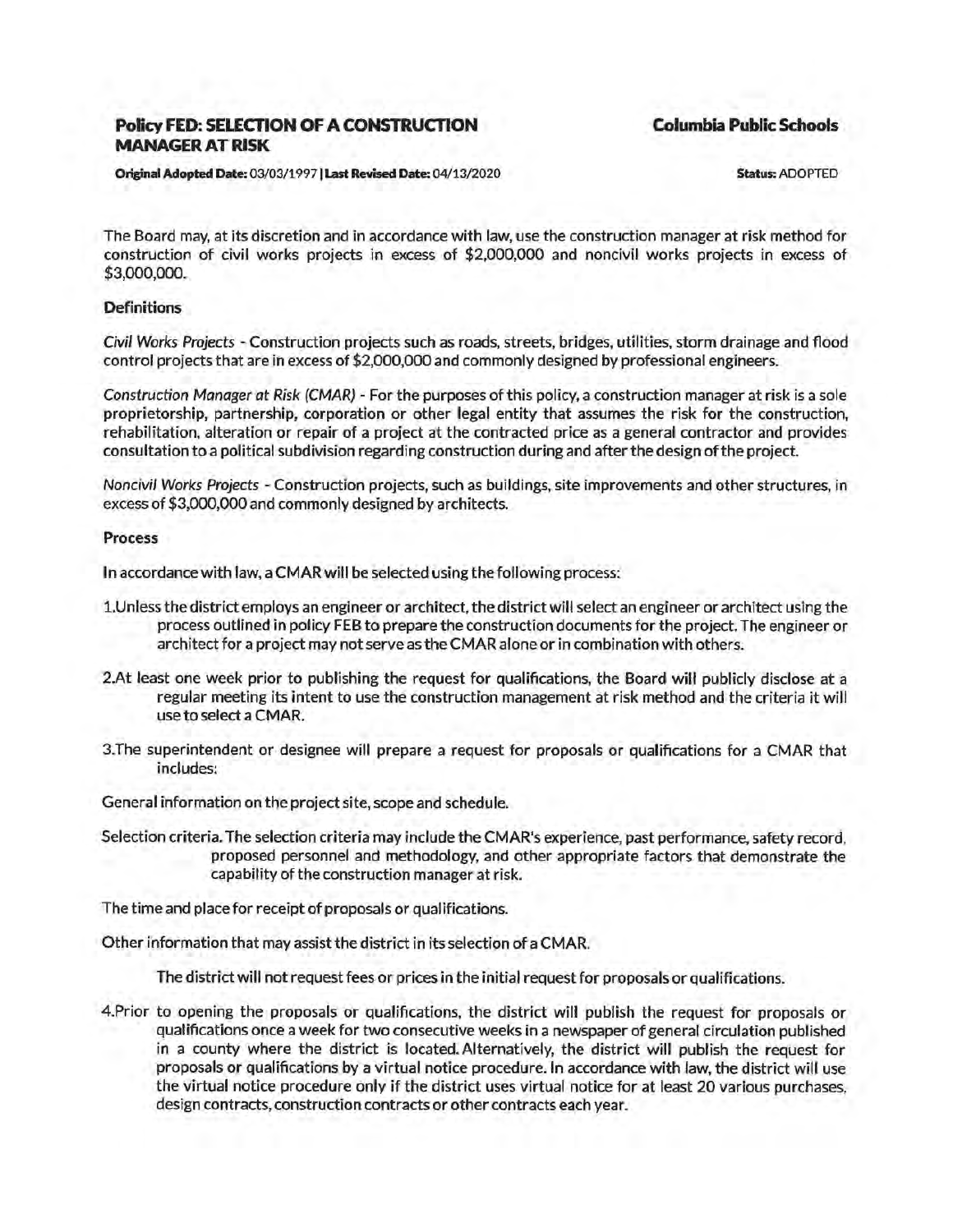- 5.The superintendent or designee will publicly open and read aloud the names of the CMARs from whom the district received a response.
- 6.Within 45 days of opening the proposals or qualification submissions, the superintendent or designee will evaluate and rank each proposal or qualification submitted. The Board, superintendent or designee will select, based solely on qualifications, five or fewer CMARs to submit additional information, including the proposed fee and price for fulfilling the general conditions.
- 7.The superintendent or designee will publicly open the submissions from the CMARs regarding fees.A CMAR's qualifications will account for a minimum of 40 percent of the evaluation, and cost will account for a maximum of 60 percent of the evaluation. The Board shall interview, in open session, at least two of the top-qualified offerors as part of the final selection.
- 8.The Board will select the CMAR that submits the proposal offering the best value for the district based on the published selection criteria and on its ranking evaluation.
- 9.The superintendent or designee will negotiate a contract with the selected CMAR. If the superintendent or designee is unable to negotiate a satisfactory contract, the superintendent or designee shall end negotiations by sending a written notice to the CMAR. The superintendent or designee will then proceed to negotiate with the next CMAR in order of ranking. The Board must approve the final contract with a vote of the majority of the whole Board.

10.The CMAR must furnish a performance bond if the project is estimated to exceed \$50,000.

## Bidding and Selecting Contractors and Subcontractors

The district's CMAR will publicly advertise and receive bids or proposals from contractors or subcontractors for the performance of all major elements of the work, other than the minor work that may be included in the general conditions.

CMARs may seek to perform portions of the work themselves if they submit sealed bids or sealed proposals for those portions of the work in the same manner as other contractors or subcontractors. However, the district has the authority to restrict CMARs from submitting bids.A CMAR will be selected only ifthe CMAR's bid or proposal offers the best value for the district.

All sealed bids or proposals shall be submitted at the time and location specified in the advertisement for bids or proposals and shall be opened publicly. The identity of each bidder and the bid amount will be read aloud.

The CMAR and the Board, superintendent or designee will review all bids or proposals received in a manner that discloses the bid or proposal contents only to persons employed by the district, CMAR, engineer or architect. After all proposals have been evaluated and clarified, the award of all subcontracts shall be made public.

If the district accepts a bid or proposal against the recommendation of the CMAR, the district will compensate the CMAR by a change in price, time or guaranteed maximum cost for any additional cost and risk that the CMAR may incur.

If a contractor or subcontractor materially defaults in the performance of its work or fails to execute a contract, the CMAR may fulfill the contract requirements or select a replacement contractor or subcontractor without advertising.

\*\*\*\*\*\*\*

Note: The reader is encouraged to check the index located at the beginning of this section for other pertinent policies and to review administrative procedures and/or forms for related information.